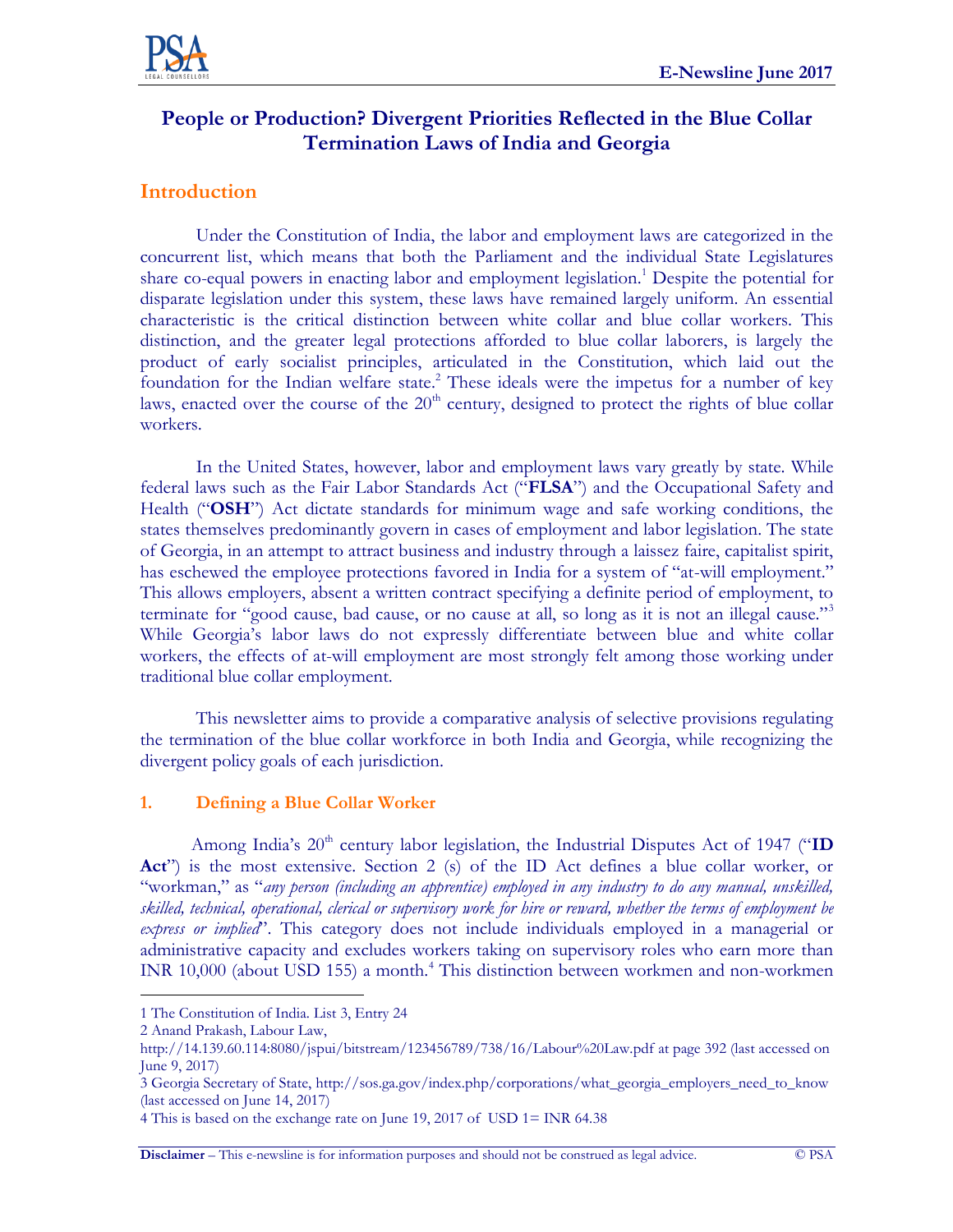

is essential in determining and executing the proper course of termination as prescribed by the "ID Act."

In the United States, the blue collar sector has traditionally been defined as employment consisting of manual labor and compensation based on hourly rates of pay. Although Georgia's labor legislation does not explicitly differentiate between blue and white collar workers, the rights of blue collar workers (and some white collar workers) are often limited due to the absence of a contractually defined period of employment and generally unequal bargaining power. Georgia courts are likely to view termination as valid in these cases so long as it is neither discriminatory nor violative of the terms of the contract. The Georgia Fair Employment Practices Act prohibits discrimination on the basis of race, color, sex, religion, disability, national origin, or age, but it only applies to state owned employers with 15 or more employees.<sup>5</sup> Private employers with 15 or more employees are prohibited from discriminating based on race under Title VII of the Civil Rights Act of 1964, but smaller entities are generally free to terminate for any reason. Additionally, the courts have set a high bar for plaintiffs wishing to file a wrongful termination suit on the basis of discrimination. In *Cody v. Palymyra*  Park Hosp. Inc., the U.S. Court of Appeals for the 11<sup>th</sup> Circuit, interpreting Georgia law, dismissed a former employee's claim of discriminatory termination on the basis of race. The court stated that in order to successfully state a claim, a "[p]laintiff must establish a *prima facie* case of discrimination, the defendant must then provide a legitimate non-discriminatory reason for the employment action, and the plaintiff must finally prove that the defendant's reason was a pretext for discrimination."<sup>6</sup> However, the court noted that an employer's burden to provide a legitimate reason for termination is "exceedingly light."<sup>7</sup>

#### **2. Grounds for Termination**

Grounds for the termination of workmen in India can be divided into three primary categories. These include (i) misconduct, (ii) superannuation, which is not discussed as it is selfexplanatory, and (iii) retrenchment, layoffs, and closure.<sup>8</sup> While these categories are not clearly defined in Georgia, they provide a helpful structure for the purposes of comparison.

#### **2.1 Termination Due to Misconduct**

The Supreme Court of India has identified misconduct as employee behavior that is "inconsistent with the discharge …of duty" or that is "prejudicial to the interests or reputation" of the employer.9 Under Schedule 1, Clause 14 (3) of the Industrial Employment (Standing Orders) Central Rules, 1946, misconduct can include willful insubordination, theft, fraud, dishonesty, the taking or giving of bribes, negligence, habitual absence, and disorderly behavior. Nevertheless, dismissal due to misconduct can present challenges to employers of blue-collar workforce in India. While misconduct is a valid cause for termination, employers are expected to exercise fair and reasonable judgment in determining whether disciplinary action or termination is more appropriate. Courts are skeptical of employers dismissing workmen under the guise of misconduct and, therefore, heavily scrutinize an employer's actions. Additionally,

 $\overline{a}$ 

<sup>5</sup> GA Code Sec. 45-19-20 et seq.

<sup>6</sup> Cody v. Palymyra Park Hosp. Inc., 398 Fed. Appx. 556, 558 (11th Cir. 2010)

<sup>7</sup> Ibid (citing *Perryman v. Johnson Prods. Co., Inc.,* [698 F.2d 1138, 1142 \(11th Cir.1983\)](https://1.next.westlaw.com/Link/Document/FullText?findType=Y&serNum=1983106163&pubNum=350&originatingDoc=Id42aa4ecd08011dfb5fdfcf739be147c&refType=RP&fi=co_pp_sp_350_1142&originationContext=document&transitionType=DocumentItem&contextData=(sc.Search)#co_pp_sp_350_1142)

<sup>8</sup> Supra note 2 at 415-422

<sup>9</sup> Govinda Menon v. Union of India AIR 1967 SC 1274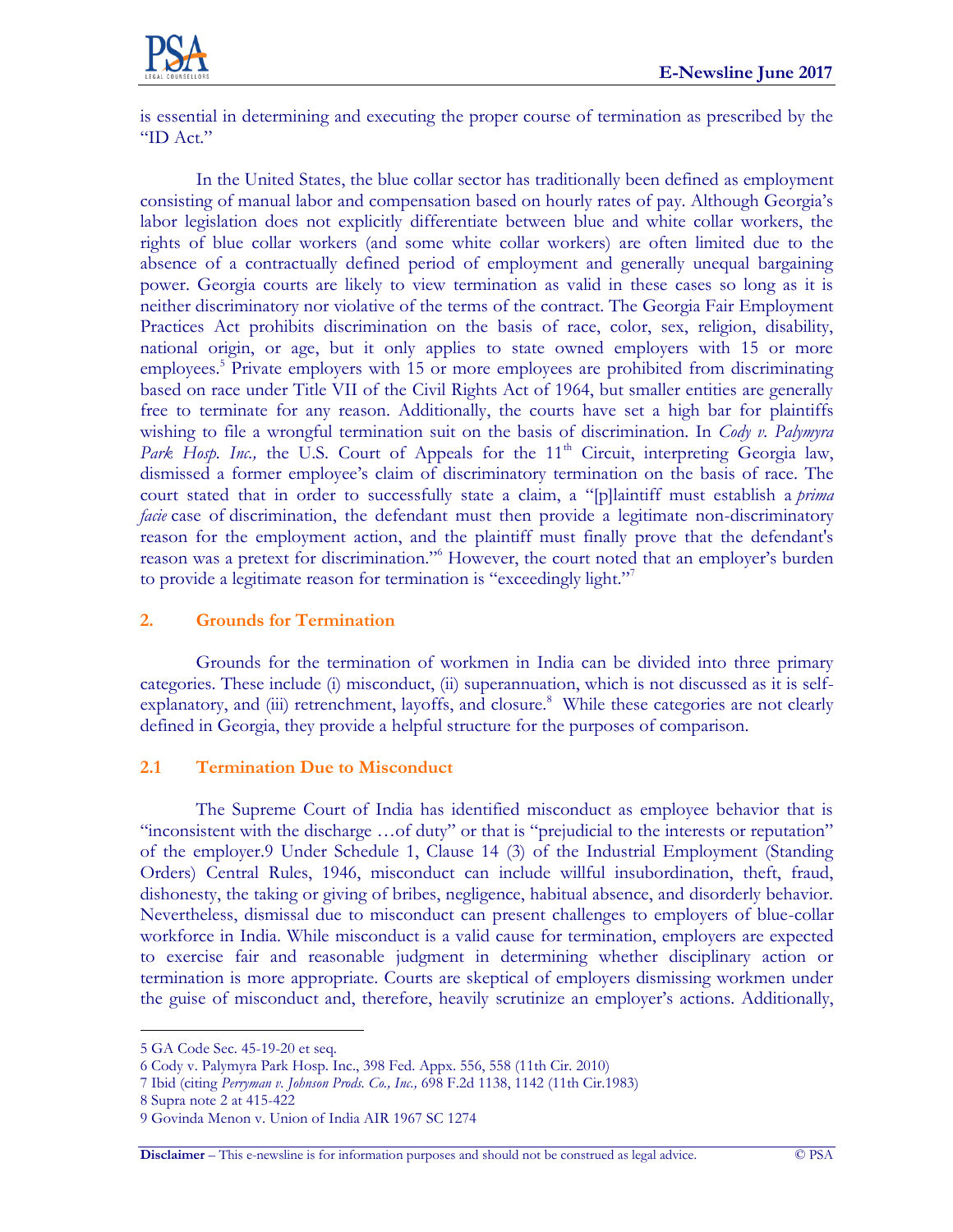

employers are obligated to grant workmen certain procedural rights in the dismissal process that include notification of the pending charges, reasonable time to respond, and, if the workman wishes to challenge the allegations, an opportunity to cross examine both the witnesses and the evidence against him in a formal inquiry.10 Moreover, under section 10-A of the Industrial Employment (Standing Orders) Act, 1946, the employer must compensate a workman 50 percent of his salary during the time of the suspension inquiry and 75 percent if the inquiry is prolonged through no fault of the workman. If the results of the inquiry are contested, then the industrial tribunal, acting as a sort of appeals court under section 7-A of the "ID Act," can determine whether the dismissal was an act of discrimination or if the punishment was disproportionately harsh. While the civil laws of India generally prohibit remedies of specific performance in employment disputes, the industrial tribunals possess the freedom to grant both back pay for lost wages and reinstatement in cases of employer malfeasance. Therefore, employers must closely examine an employee's misconduct in determining whether there are other, less punitive measures that can be considered before dismissal.

India's system of employee protections stands in stark contrast to the employer favored labor and employment laws of Georgia. Georgia's system of at-will employment means that "*in*  the absence of a controlling contract, permanent employment, employment for life, or employment until retirement *is employment for an indefinite period, terminable at the will of either party, which gives no cause of action*  against the employer for wrongful termination."<sup>11</sup> As such, many blue collar workers, very often employed at will, may be dismissed "without cause, and [generally] regardless of motives" or public policy so long as those motives are not discriminatory.<sup>12</sup> In cases where a term of employment has been contractually defined, employers have more flexibility than their Indian counterparts in determining the propriety of terminating an agreement on the basis of misconduct. Analogous to India, there are a number of recognized grounds for termination due to misconduct, including incompetence, failure to obey orders, use of inappropriate language, intoxication, insubordination, or conviction of a crime.<sup>13</sup> However, courts have found when contracts don't expressly state the grounds and procedure for termination in these cases, both the employer and employee must exercise good faith in their duties and obligations. Therefore, courts are likely to scrutinize the intentions of the parties to determine whether either party was acting in bad faith. Generally, courts have held in favor of employers in these cases so long as the termination was not deemed arbitrary or capricious.

#### **2.2 Retrenchment, Layoffs, and Closure**

#### **(a) Retrenchment**

Under Section 2 (oo) of the "ID Act," retrenchment is the termination of a workman for any reason other than (i) voluntary retirement, (ii) retirement upon reaching the age of superannuation, (iii) termination due to the non-renewal of the contract, or (iv) termination due to the ill health of the employee. In retrenchment, an employer is obligated to give a workman in continuous employment either one month's notice or one month's compensation. Section 25-B of the ID Act, defines "continuous employment" as a period of "uninterrupted service" excluding any excused absences resulting from sickness, authorized leave, accident, or a legal

 $\overline{a}$ 

**Disclaimer** – This e-newsline is for information purposes and should not be construed as legal advice. © PSA

<sup>10</sup> S. 10-A (a), 10-A (b) of the ID Act

<sup>11</sup> Georgia Power Co. v. Busmin, 242 Ga. 612, 612 (1978)

<sup>12</sup> James W. Wimberly Jr., Georgia Employment Law (4th ed., The Harrison Company, 2017), § 1:6

<sup>13</sup> Supra note 13 at §1:7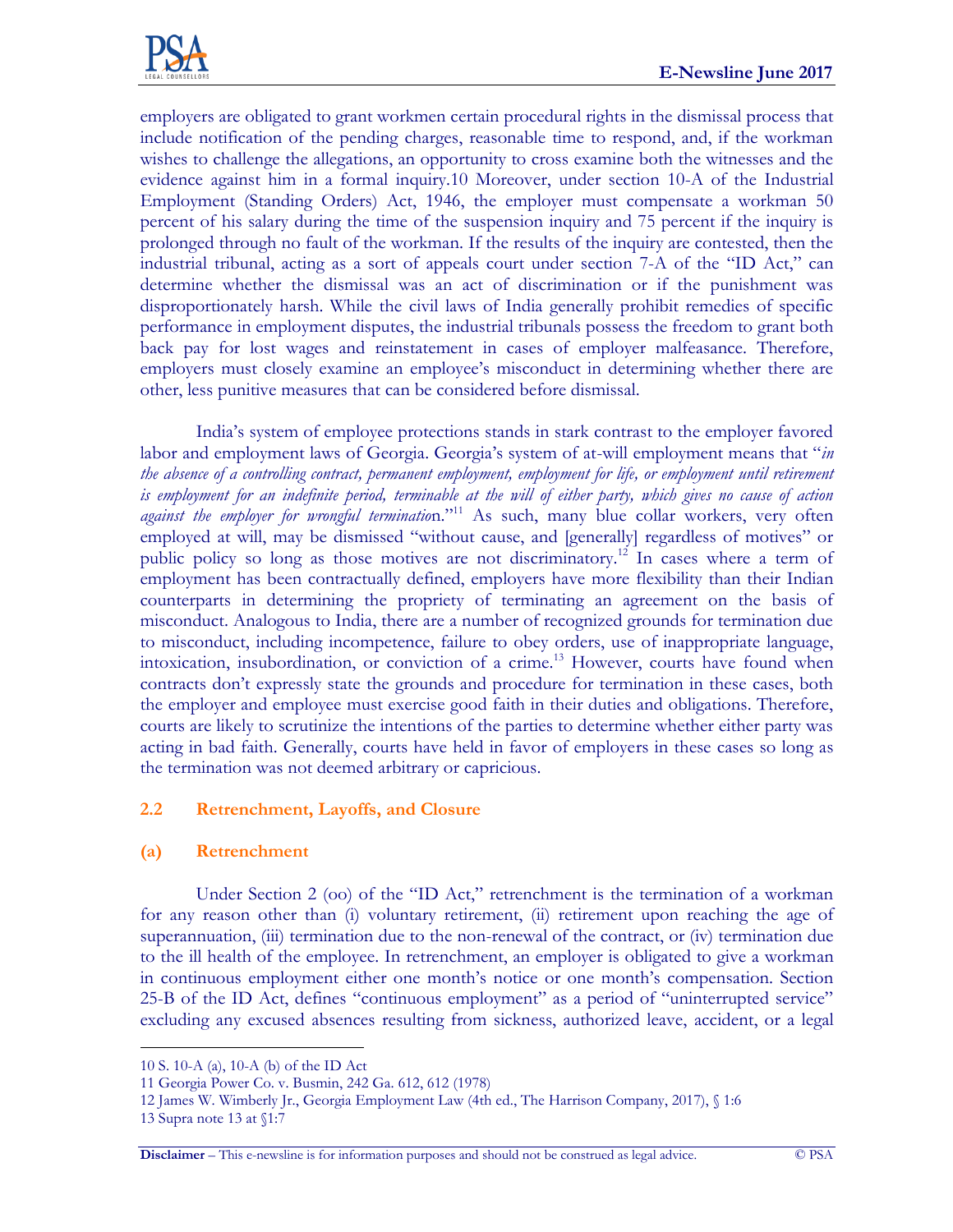

strike. Additionally, exceptions exist in cases where a workman has not been in continuous employment, but has worked (i) 190 days over the previous 12 months or 95 days over the previous 6 months in a mine, (ii) 240 days over the previous 12 months or 120 days over the previous 6 months in any other industry.14 Moreover, Section 25-G of the ID Act mandates industrial enterprises adhere to the policy of "last one in, first one out" by retrenching "the last person to be employed in that category." However, these rules do not apply to establishments employing less than 50 workmen or to those employing only seasonal workers.15 Additionally, employers are also obligated to pay all the applicable statutory benefits to the retrenched workers. Due to the potential for judicial scrutiny in retrenchment, it is critical that employers follow the proper procedures.

### **(b) Layoffs**

While both retrenchment and layoffs generally occur in response to an employer's hardship, a layoff is a temporary inability to provide work to an employee. Under Section 2 (kkk) of the "ID Act", layoff refers to "the failure, refusal, or inability of an employer on account of shortage of coal, power or raw materials or the accumulation of stocks or the breakdown of machinery [or other natural calamity or for any other connected reason]." Where a workman has been employed for more than 1 year, an employer is obligated to compensate the employee 50 percent of his basic wages for up to 45 days.<sup>16</sup> However, a workman is not entitled to compensation if he (i) refuses to accept reasonable, alternative employment, (ii) fails to "present himself" at work at the appointed time and day, or (iii) the lay-off is the result of a strike or employee induced slow-down.<sup>17</sup>

#### **(c) Closure**

Section 25-O of the ID Act prescribes the process in case of a closure. An employer must apply for permission from the appropriate government at least 90 days prior to the intended date of closure. This application must clearly express the reasons for closure and a copy must be distributed to the workmen. If the government finds the reasons valid, then the closure will be approved with the employer obligated to compensate each workman an amount "equivalent to 15 days average pay for every year of continuous service or any part thereof in excess of 6 months." However, where the employer fails to properly file the application or simply disregards the refusal to grant permission, the employer must compensate the workmen for all entitled benefits they were to receive during the period of the illegal closure. Additionally, the High Court of Andhra Pradesh has held that the term "retirement" under the Payment of Gratuity Act includes closure and, therefore, a workman would also be entitled to gratuity so long as he has been employed for the requisite 5 years.<sup>18</sup>

In Georgia, however, retrenchment, layoffs, and closure are largely unregulated by the state. Nevertheless, retrenchment and layoffs are impermissible if done for discriminatory purposes. Additionally, employers must adhere to the express language of the contract if termination occurs prior to the expiration of the terms. In these cases, an employer would be

 $\overline{a}$ 

<sup>14</sup> S. 25-B (1), (2) of ID Act

<sup>15</sup> S. 25-A (a), (b) of ID Act

<sup>16</sup> S. 25-C of ID Act

<sup>17</sup> S. 25-E (i-iii) of ID Act

<sup>18</sup> Duncan Agro Industries Limited v. Subbanna, B. (1984) ILLJ 96 AP